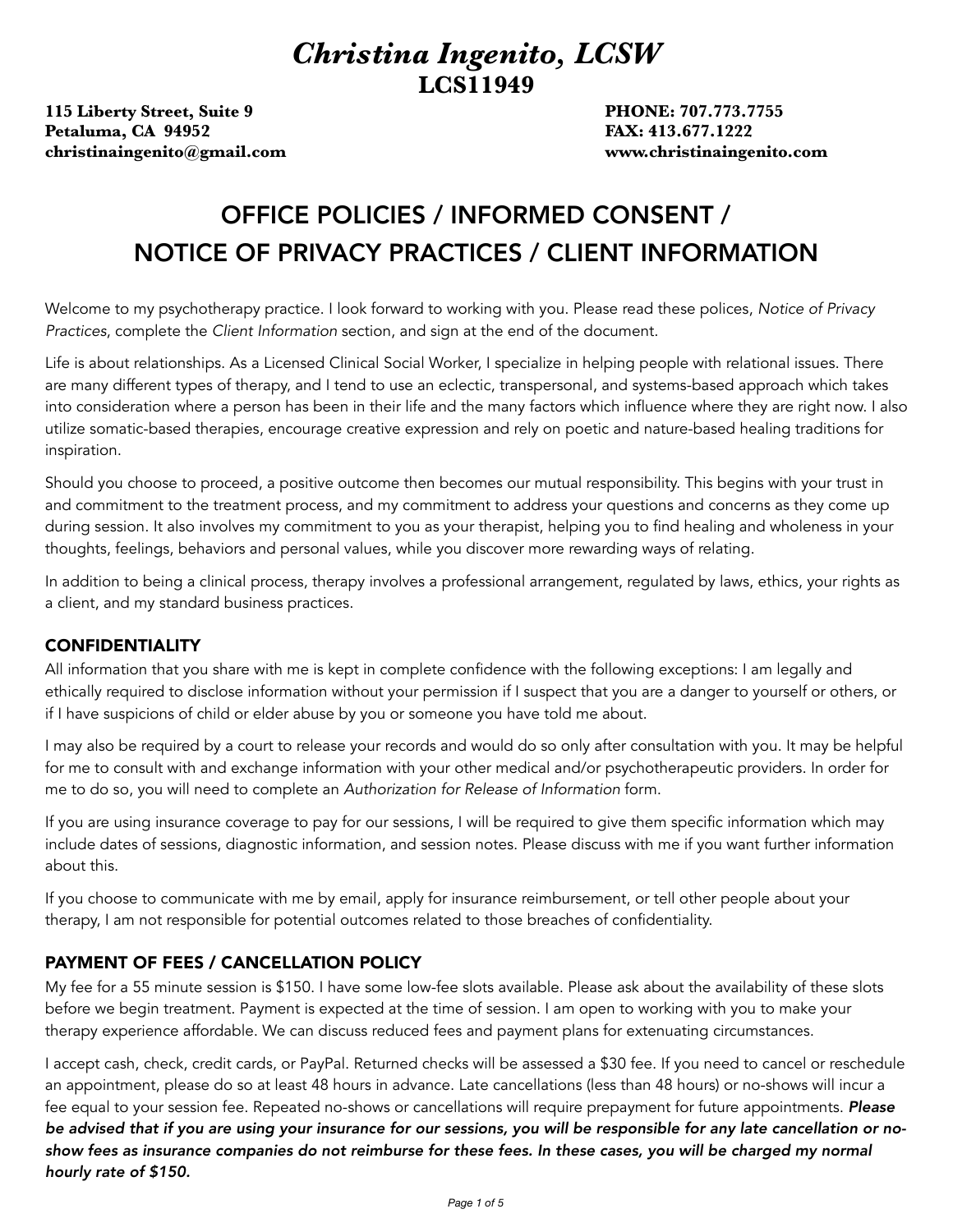Written reports, telephone calls or sessions with you and/or authorized telephone consultations with others concerning your therapy — any of which require more than 15 minutes of my time — will be charged proportionally to your hourly fee. These services are generally not covered by insurance. Our sessions end 55 minutes after our scheduled start time. Please be prompt to maximize our time together.

### INSURANCE

I am currently a provider for *Medicare, MediCal, Beacon, Triwest, Magellan, CIGNA, ESPYR (EAP Program), Anthem Blue Cross and Blue Shield.* I also see Kaiser patients through Magellan and Beacon. Please check with your insurance carrier prior to commencing treatment to be sure that I am a provider with your particular plan. *Please be aware that I have limited insurance slots available.* If you want to use your insurance and I don't have any current openings for insurance clients, I will provide you with a Statement which you can submit to your insurance for reimbursement. As stated above, insurance companies do not reimburse for late cancellation and no-shows, so you are responsible for those fees.

### EMERGENCIES / CRISES / CONTACT BETWEEN SESSIONS

I will make every effort to assist you during emergencies or crises. However, there may be times when I am unavailable or unable to do so. If you are in crisis and are unable to reach me, please contact Psychiatric Emergency Services at 576-8181, go to your nearest Emergency Room, or call 911.

I check messages on my voice mail at 707.773.7755 throughout the day Tuesdays through Fridays, and I return calls within 24 hours unless I am out of town, about which I will give you advanced notice. Messages received after 5:00 p.m. and on weekends will be returned the following business day.

If you choose to communicate with me via email, please be aware that this method of communication is not confidential. I will return emails at the same schedule of voice mail messages listed above. Please be aware that I do not communicate with clients via Facebook, Twitter or other social media platforms. Texting is possible for scheduling or other logistical issues only, and only if we agree to do so beforehand.

### DRUG / ALCOHOL USE

I ask that you not attend sessions under the influence of drugs or alcohol. If you appear to be under the influence, I will ask you to reschedule the appointment. You will be responsible for payment for the session.

### RISKS ASSOCIATED WITH PSYCHOTHERAPY

Like many things in life, psychotherapy has inherent risks. Some of these risks to you are:

- disruptions in your daily life that can occur because of therapeutic changes;
- emotional pain due to exploring personal issues and family history;
- experiencing emotional pain within your current relationships;
- although we hold the intention, there is no guarantee that your life and relationship(s) will improve.

### TREATMENT TERMINATION

Ideally, therapy ends when we agree your treatment goals have been achieved. However, you have the right to stop treatment at any time. If you make this choice, I can give you referrals to other therapists. I will also ask you to attend at least one final 'termination' session. Legal, ethical or other circumstances may arise that require that I terminate treatment with you. If this occurs, I will explain this to you and offer referrals to other local therapists. Also, please be advised that I cannot diagnose or treat problems outside the recognized boundaries of my competencies.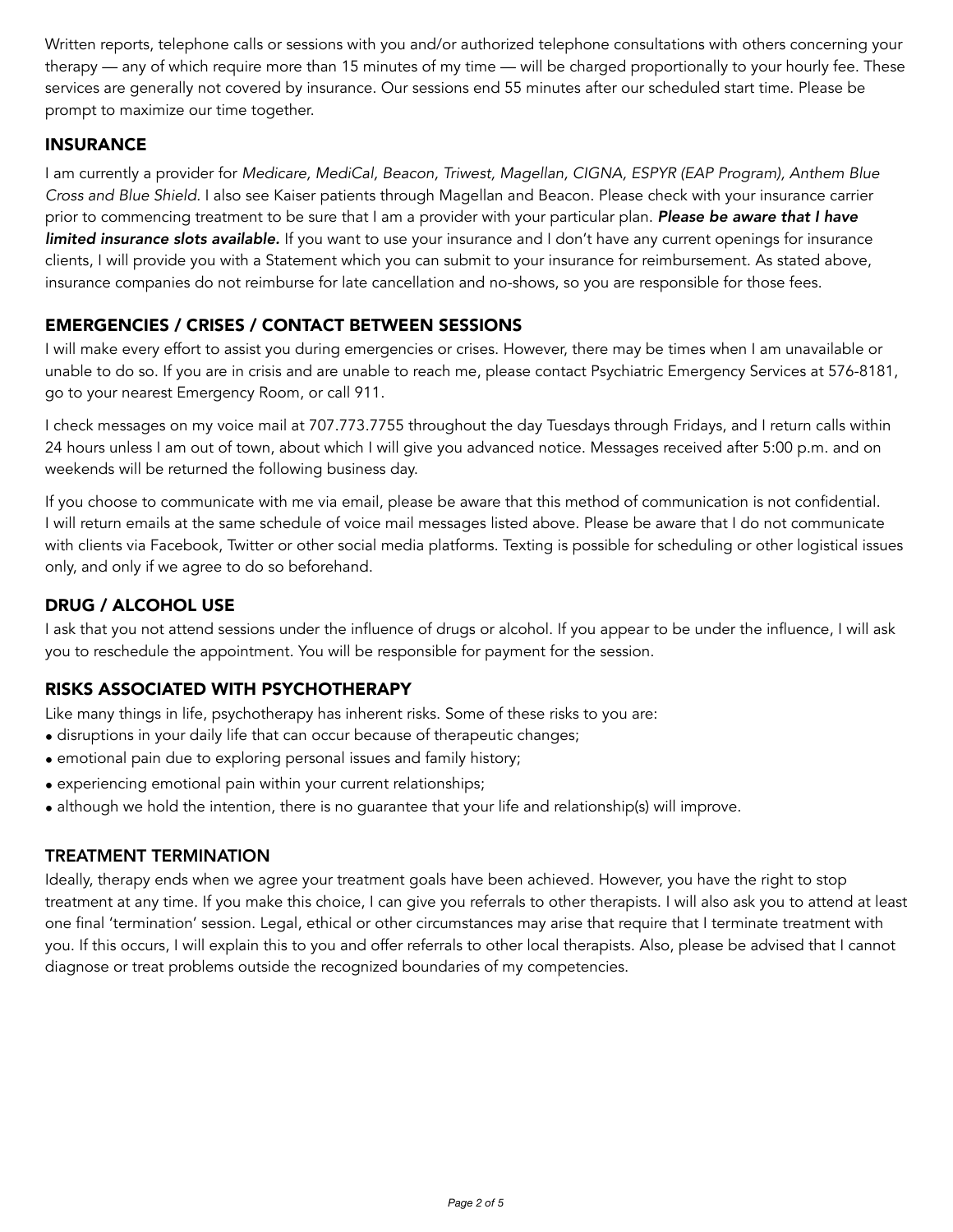### NOTICE OF PRIVACY PRACTICES

### THIS NOTICE DESCRIBES HOW MEDICAL INFORMATION ABOUT YOU MAY BE USED AND DISCLOSED AND HOW YOU CAN GET ACCESS TO THIS INFORMATION. PLEASE REVIEW THIS NOTICE CAREFULLY.

Your health record contains personal information about you and your health. This information, which may identify you and relates to your past, present or future physical or mental health or condition and related health care services, is referred to as Protected Health Information ("PHI"). This Notice of Privacy Practices describes how I may use and disclose your PHI in accordance with applicable law. It also describes your rights regarding how you may gain access to and control your PHI.

I am required by law to maintain the privacy of PHI and to provide you with notice of my legal duties and privacy practices with respect to PHI. I am required to abide by the terms of this Notice of Privacy Practices. I reserve the right to change the terms of my Notice of Privacy Practices at any time. Any new Notice of Privacy Practices will be effective for all PHI that I maintain at that time. I will provide you with a copy of the revised Notice of Privacy Practices by posting a copy on my website or providing one to you at your next appointment.

### HOW I MAY USE AND DISCLOSE HEALTH INFORMATION ABOUT YOU:

For Treatment. Your PHI may be used and disclosed by those who are involved in your care for the purpose of providing, coordinating, or managing your health care treatment and related services. This includes consultation with clinical supervisors or other treatment team members. I may disclose PHI to any other consultant only with your authorization. For Payment. I may use or disclose PHI so that I can receive payment for the treatment services provided to you. This will only be done with your authorization. Examples of payment-related activities are: making a determination of eligibility or coverage for insurance benefits, processing claims with your insurance company, reviewing services provided to you to determine medical necessity, or undertaking utilization review activities. If it becomes necessary to use collection processes due to lack of payment for services, I will only disclose the minimum amount of PHI necessary for purposes of collection. For Health Care Operations. I may use or disclose, as needed, your PHI in order to support my business activities including, but not limited to, quality assessment activities, reminding you of appointments, to provide information about treatment alternatives or other health related benefits and services, licensing, and conducting or arranging for other business activities. For example, I may share your PHI with third parties that perform various business activities (e.g., billing or typing services) provided we have a written contract with the business that requires it to safeguard the privacy of your PHI. For training or teaching purposes PHI will be disclosed only with your authorization.

Required by Law. Under the law, I must make disclosures of your PHI to you upon your request. In addition, I must make disclosures to the Secretary of the Department of Health and Human Services for the purpose of investigating or determining my compliance with the requirements of the Privacy Rule.

### Following is a list of the categories of uses/disclosures permitted by HIPAA without an authorization: Abuse and Neglect Emergencies **Law Enforcement** Law Enforcement Judicial and Administrative Proceedings National Security **Public Safety (Duty to Warn)**

Without Authorization. Applicable law and ethical standards permit me to disclose information about you without your authorization only in a limited number of other situations. The types of uses and disclosures that may be made without your authorization are those that are:

• Required by law, such as the mandatory reporting of child abuse or neglect or mandatory government agency audits or investigations (such as the social work licensing board or health department)

• Required by Court Order

• Necessary to prevent or lessen a serious and imminent threat to the health or safety of a person or the public. If information is disclosed to prevent or lessen a serious threat, it will be disclosed to a person or persons reasonably able to prevent or lessen the threat, including the target of the threat.

Verbal and/or Written Permission. I may use or disclose your information to family members that are directly involved in your treatment with your written permission. IN CASE OF EMERGENCY, I may use or disclose your information to family members that are directly involved in your treatment with or without your written or verbal permission.

With Authorization. Uses and disclosures not specifically permitted by applicable law will be made only with your written authorization, which may be revoked.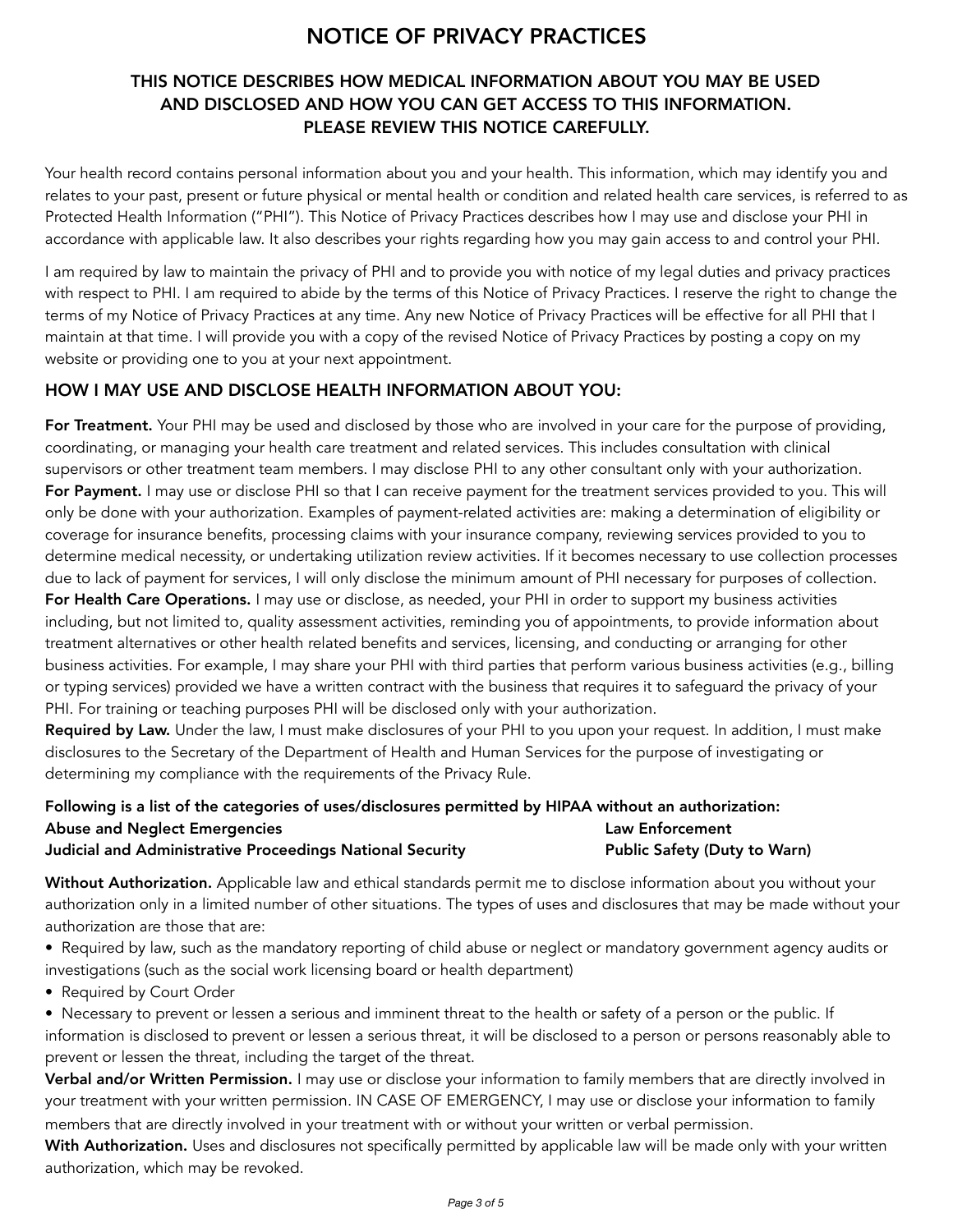#### YOUR RIGHTS REGARDING YOUR PHI

You have the following rights regarding your personal PHI maintained by my office. To exercise any of these rights, please submit your request in writing to me at 115 Liberty Street, Suite 9, Petaluma, CA 94952:

• Right of Access to Inspect and Copy. You have the right, which may be restricted only in exceptional circumstances, to inspect and copy PHI that may be used to make decisions about your care. Your right to inspect and copy PHI will be restricted only in those situations where there is compelling evidence that access would cause serious harm to you. I may charge a reasonable, cost- based fee for copies.

• Right to Amend. If you feel that the PHI I have about you is incorrect or incomplete, you may ask me to amend the information, although I am not required to agree to the amendment.

• Right to an Accounting of Disclosures. You have the right to request an accounting of certain of the disclosures that I make of your PHI. I may charge you a reasonable fee if you request more than one accounting in any 12-month period.

• Right to Request Restrictions. You have the right to request a restriction or limitation on the use or disclosure of your PHI for treatment, payment, or health care operations. I am not required to agree to your request unless the request is to restrict disclosure of PHI to a health plan for purposes of carrying out payment or health care operations, and the PHI pertains to a health care item or service that you paid for out of pocket. In that case, I am required to honor your request for a restriction.

• Right to Request Confidential Communication. You have the right to request that we communicate with you about medical matters in a certain way or at a certain location.

• Breach Notification. If there is a breach of unsecured protected health information concerning you, I may be required to notify you of this breach, including what happened and what you can do to protect yourself.

• Right to a Copy of this Notice. You have the right to a copy of this notice.

### **COMPLAINTS**

If you believe I have violated your privacy rights, you have the right to file a complaint in writing with the Secretary of Health and Human Services at 200 Independence Avenue, S.W., Washington, D.C. 20201, or by calling 202.619.0257. I will not retaliate against you for filing a complaint. The effective date of this Notice is November 1, 2016.

### Authorization to Commence Psychotherapy

My signature below verifies that I have read and understood the information in these policies and Privacy Practices. My signature also acknowledges my willingness to participate in psychotherapy with Christina Ingenito, LCSW, and I understand I can address any future questions to her at the above address.

I also agree to enter into a professional business arrangement according to all business practices outlined in this agreement. I accept financial responsibility for payment of fees and services as described, regardless of insurance coverage or any other 'third-party' payers. I also release Christina Ingenito of liability that directly or indirectly results from disclosure or exchange of information covered in this agreement.

\_\_\_\_\_\_\_\_\_\_\_\_\_\_\_\_\_\_\_\_\_\_\_\_\_\_\_\_\_\_\_\_\_\_\_\_\_\_\_\_\_\_\_\_\_\_\_\_\_\_\_\_\_\_\_\_ \_\_\_\_\_\_\_\_\_\_\_\_\_\_\_\_\_\_\_\_\_\_\_\_\_\_\_\_\_\_\_\_

\_\_\_\_\_\_\_\_\_\_\_\_\_\_\_\_\_\_\_\_\_\_\_\_\_\_\_\_\_\_\_\_\_\_\_\_\_\_\_\_\_\_\_\_\_\_\_\_\_\_\_\_\_\_\_\_ \_\_\_\_\_\_\_\_\_\_\_\_\_\_\_\_\_\_\_\_\_\_\_\_\_\_\_\_\_\_\_\_

Client Signature Today's Date

\_\_\_\_\_\_\_\_\_\_\_\_\_\_ Client Refuses to Acknowledge Receipt

Therapist Signature Today's Date